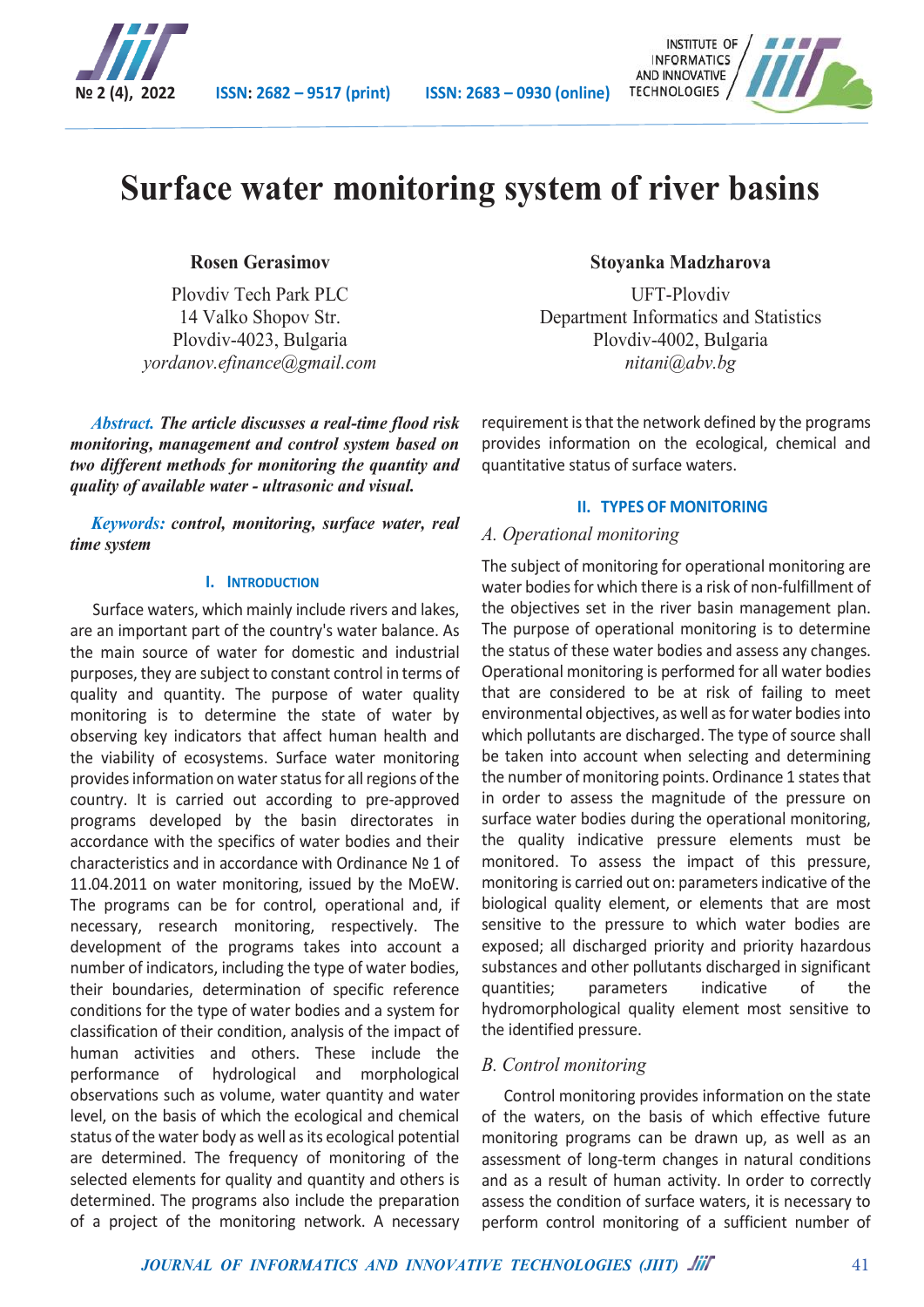



surface water bodies. The control monitoring monitors parameters indicative of all biological quality elements, hydromorphological quality elements and basic physicochemical quality elements, pollutants from the list of priority substances discharged into the respective river basin or sub-basin, other specific pollutants that are discharged in significant quantities. Control monitoring is aimed primarily at water bodies identified as "not at risk" or "probably at risk", in order to supplement the necessary information and data to determine their status. Control monitoring needs to cover a sufficient number of surface water bodies in order to obtain comprehensive and reliable information on the overall state of surface water within the river basin or sub-basin. Among the criteria to be taken into account when selecting monitoring points are: the presence of running water with a significant amount of water; standing water with a significant water volume; Protected Areas; the specifics of the different quality elements and the different impacts; the direction of the spread of pollution and the prevailing currents for coastal sea waters and others.

## *C. Exploratory monitoring*

Exploratory monitoring occurs in several cases. Among them are cases where environmental standards are exceeded and the reason for this is unknown; when the results of the control monitoring show that the objectives of environmental protection cannot be met, and at the same time the implementation of the operational monitoring to establish the reasons for this has not yet started. Exploratory monitoring is also carried out to establish the impact and scale of accidental pollution. The indicators that are observed are divided into three main groups: basic physicochemical - temperature, pH, insoluble matter, electrical conductivity, nutrients (NH4-N, NO3-N, PO4), dissolved oxygen, oxygen saturation, permanganate oxidation, BOD, COD, iron, manganese, sulfates, chlorides, etc.; priority substances - highly toxic, persistent and easily bioaccumulative substances and specific pollutants - organic substances, heavy metals and metalloids, cyanides, phenols and other specific substances.

## *D. Monitoring networks*

Water monitoring networks cover precipitation and surface water networks, including floating sediments, groundwater, seawater, and wastewater control and information systems. Each of the networks includes stations and / or water monitoring stations. The precipitation monitoring network covers the monitoring of precipitation from rain, sleet, snow, wet snow, hail, sleet, as well as delayed precipitation such as dew, frost, ice, frost, wet fog. The network consists of rain gauge stations, which measure the amount of precipitation for a certain time, its type and duration, as well as the level of snow cover. Additional observations and analyzes of the intensity of precipitation and the strength, direction and duration of the wind can be performed at the stations. The Black Sea Monitoring Network may include the Black Sea Monitoring Network, as well as the Wastewater Control and Information System. The monitoring network includes stations and points for monitoring the ecological and chemical status of river waters and sediments; points for monitoring the chemical status of territorial river waters; points for monitoring the river level, the direction and speed of the prevailing currents and the wave regime, structure and substrate of the bottom. The control and information system for wastewater covers the sites forming wastewater, including the treatment plants of the settlements, which discharge into surface waters and are subject to a permit regime under the Law, as well as those for which a complex permit is required by law. for environmental protection. The design of a surface water monitoring system for river basins aims to create a platform that includes a database on the state of various environmental parameters, water areas and coastal water areas that have environmental impact and are related to the protection and sustainable development of river basins. One of the main goals is to create a spatial data infrastructure (SDI) for real-time monitoring.

The integrated system includes the construction of technical infrastructure, consisting of stations for measuring water level and rainfall and sensors for measuring wind direction and speed, humidity, temperature, atmospheric pressure and more. The other main component is the water management information system, which aims to use modern preventive approaches in the field of disaster protection and reduce the difficulties of lack of accurate and timely information on flood risk.

## **III. THE STRUCTURE OF THE ELECTRONIC MONITORING SYSTEM**

The electronic system consists of two separate independent photovoltaic modules in order to increase the level of security and continue the operation of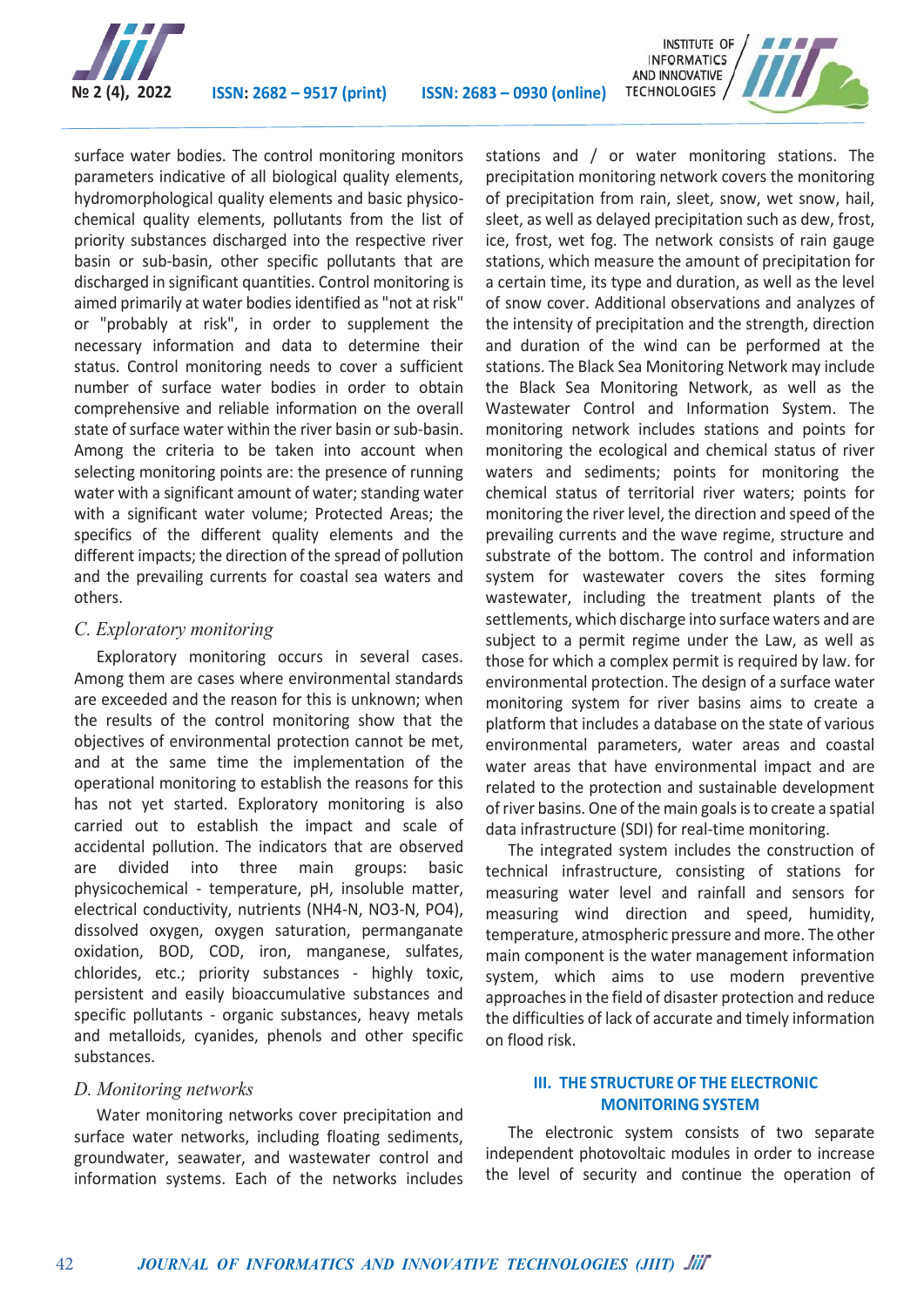



reporting and sending accurate, detected by two separate independent methods information about the level and quality of water in water bodies.

A wide-angle camera is installed next to the overflow of a metal chair, monitoring the overflow itself and the general condition of the whole dam. This allows continuous control over the access of unauthorized persons in the sanitary protection zone and the water cup of the dam. If there is a walkway, there will be an ultrasonic level meter installed and another camera, which will give an accurate picture of the precisely sized line mounted on the concrete base, reflecting the water level. The level meter and the picture from the camera, following the measured line, give accurate information about the water level by two separate independent methods (ultrasonic and visual).





- 
- / 2 / Video camera (monitoring the measuring line); controller and rechargeable batteries;
- / 3 / Measuring line for level; / 8 / Photovoltaic panels;
- 
- / 5 / Video camera (wide angle); transmission;
- 

Small meteorological station provides information on temperature, humidity, atmospheric pressure, rainfall per square meter. The data on the amount of precipitation from the meteorological station compared with the readings of the level meter for the water level in the dam will enable the software developed by us (based on artificial intelligence), taking into account all incoming data from the weather station in future heavy rainfall to predict rising water. This allows the necessary safe release of the required amounts of water or their transfer to areas with insufficient quantities. The release of the necessary amounts of water will be done before

- / 1 / Ultrasonic liquid level sensor; / 7 / Power supply unit (7) including electronic solar
	-
- / 4 / Soil moisture sensor; / 9 / GPRS (2G / 3G / 4G) modems for emergency data
- / 6 / meteorological station with built- /10/ Directional antenna with radio module for data in electronic unit; transmission.

the onset of rainfall, which will avoid raising the level of rivers in which the dams are discharged, and this will lead to complete prevention of rivers from overflowing and puts an end to dangerous to people and property them flood. The system has the ability to install and integrate sensors to monitor the level and quality of water in rivers flowing nearby or through settlements in the area of the dam monitored by the system. During the construction of communication infrastructure, it is possible to install forest fires at a very early stage by installing thermal cameras and to notify the relevant authorities.